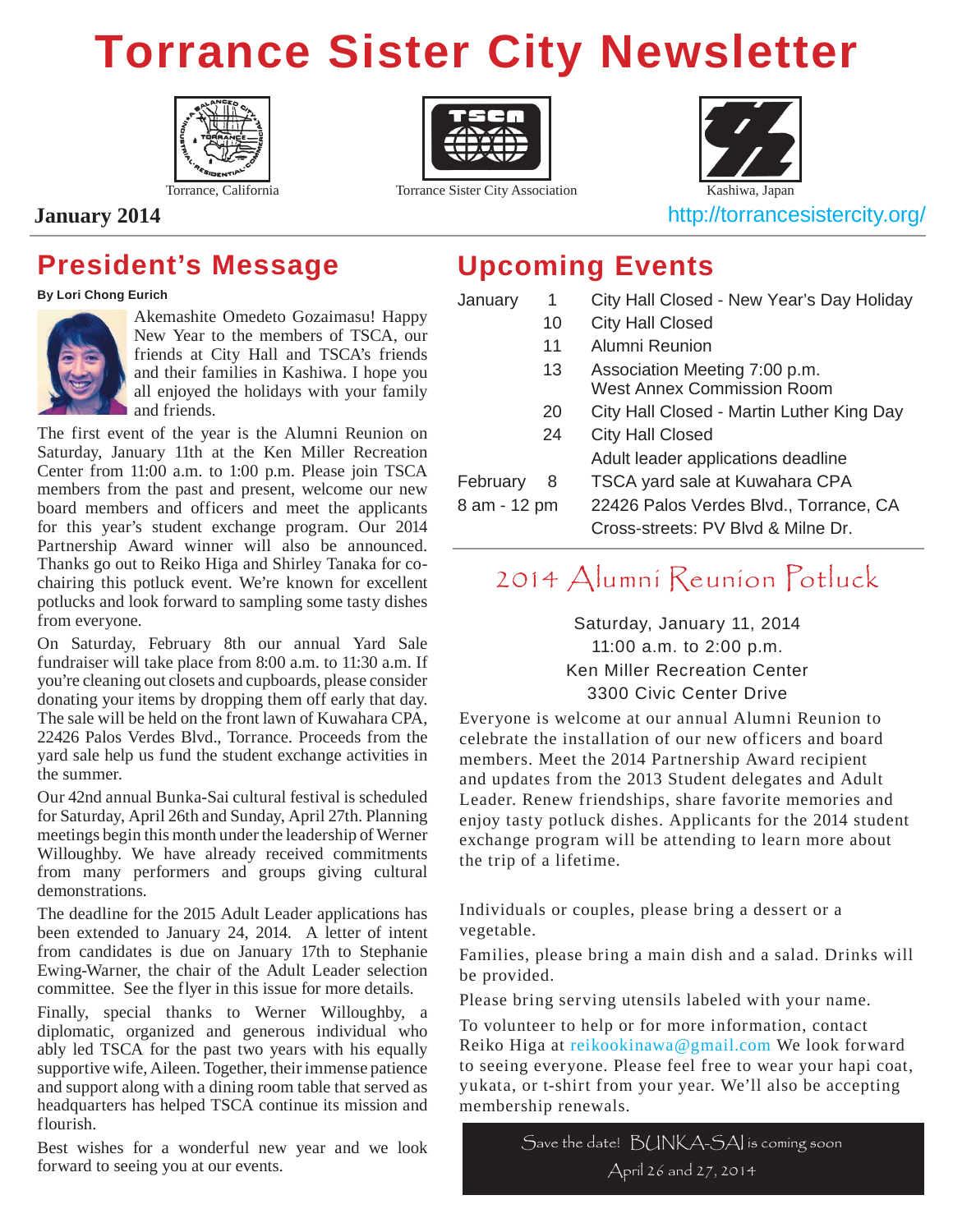### **Student Club**

**By Emiko Kranz** 



As we start up the new year, the 2013 Torrance Delegation is starting up activities with the TSCA Student Club. However, many people are still wondering: what is the Student Club? As the president, it's my responsibility to fill you in!

The Student Club is a group of students who, under the name of the Torrance Sister City Association, comes together to learn about Japanese culture as an assembly of past, current, and prospective candidates of the annual exchange program. Once a month (the second Saturday of each month, to be exact) we meet and engage in activities where we learn, interact, and volunteer together to keep our bonds strong. Activities range from field trips, cooking, eating, watching movies, and doing volunteer work to support other Japanese American foundations in the area. We may also do some fundraising to help lower the costs of activities. Volunteering, eating, and socializing with other cool students interested in Japan? What more do you need?

Getting involved in the Student Club is a great way to get involved with TSCA if interested in applying for the annual Torrance-Kashiwa exchange. Any incoming hopefuls who join will have the benefit of getting to know alums and to show their character. It can only help!

All Torrance students (from North High, South High, Torrance High, West High, Bishop Montgomery, CAMS, and El Camino) are welcome to join, as well as all past delegates! If interested, please contact me by Facebook or email: emi.kranz@gmail.com. Next meeting is Jan. 18 at 3:00 PM.

Thank you, and see you in this new year! Akemashite omedetou gozaimasu!



**2014 elected officers for 2014**  Lori Chong Eurich – President Donna Dunlap – Vice President Bryce Yamauchi – Treasurer Erin Moriwaki – Secretary

### **Student Selection Committee Update**

#### **By Steven Ihde**



After successfully chairing the Student Exchange Committee last year, Lori Chong Eurich has stepped down to assume the role of TSCA president. Under her leadership, she and her committee worked diligently to choose the eight students that represented

our organization and city last summer in Kashiwa.

I'm pleased to be taking over from Lori and am grateful for her detailed notes and insight. This will be my third year on the committee. Joining me on this important team are: David Gelbaum, 2014 Adult Leader; Lori Chong Eurich, our fearless leader; David Kranz, father of Emiko, a 2013 exchange student; Jay Matsumoto, from South High School and 2013 exchange student; and finally Marilyn Rubin, whose son Sandler was an exchange student.

Committee members made visits in the fall to Torrance, West, South and North high schools and Bishop Montgomery and made presentations to student clubs and Japanese language classes to recruit potential candidates. Past exchange students helped support this effort. The presentations were short and informal with personal reflections from the 2013 delegates. Prospective applicants also had the opportunity to watch a brief video produced by Jay Matsumoto highlighting activities from last summer's exchange.

The deadline to apply was Thursday, December 19, 2013. Applications are currently being processed. Everyone attending the alumni reunion on January 11 will have a chance to meet the 2014 applicants. Thank you in advance to the committee members for their time and support.



Newsletter Editor: Linda Kranz tscanewsletter@gmail.com

Newsletter Mailing: Donna Dunlap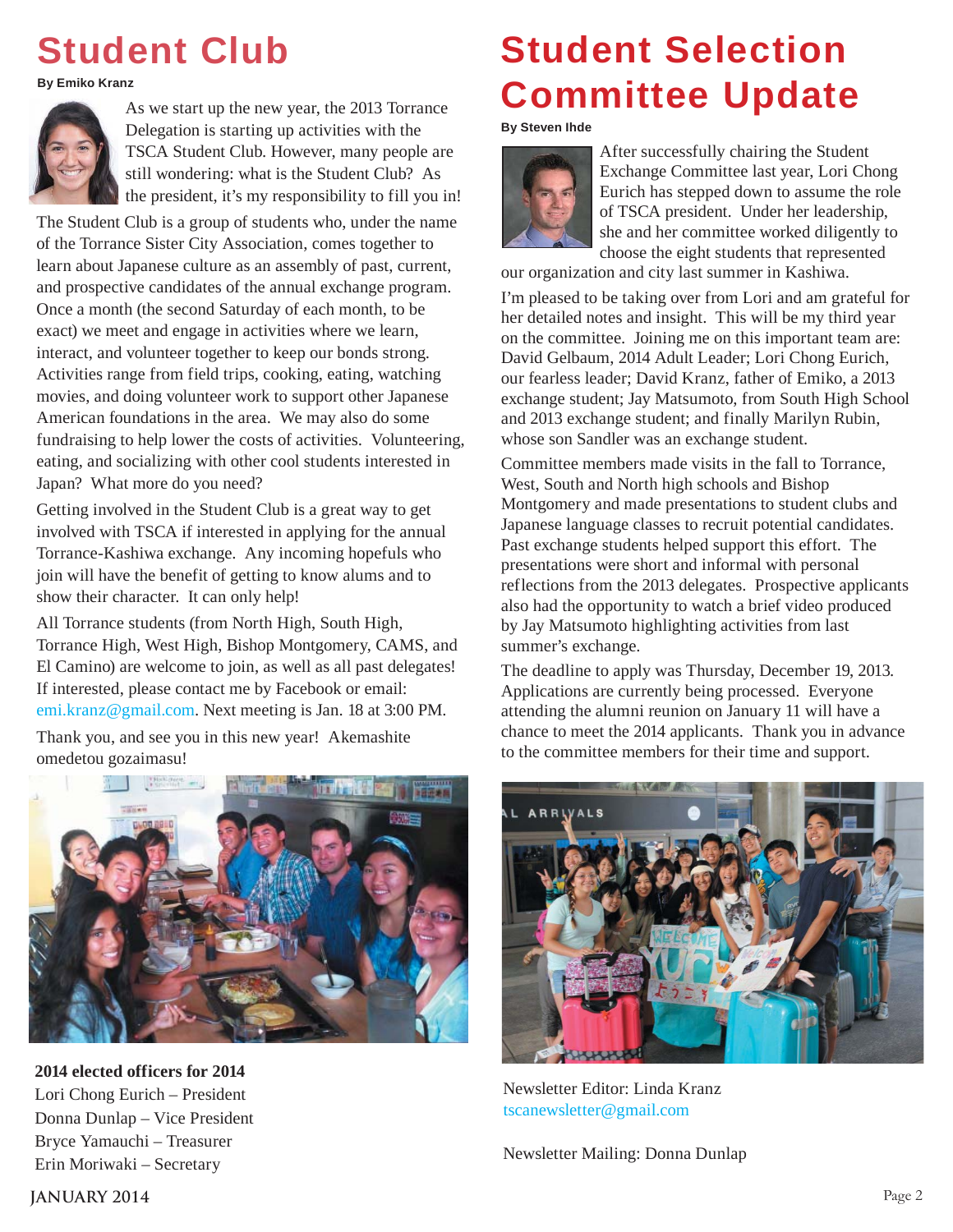### **Cultural Exchange**

**By Matthew Medlock** 

**Foreign Language Lecturer in Kashiwa**



With the New Year on its way, many of us take a leap of faith and set goals to challenge ourselves in the oncoming year. Many might say they want to do something like jump out of plane or go to an exotic place. But for less adventurous, maybe a time of self-reflection

to address certain character flaws about themselves. For me, I am at a crossroad. When I was younger, I had a dream of traveling the world and living in a different country from my own. I strived to achieve that goal, with success, but now I am at a cross. What is next on my journey?

From living in Japan for over year, I can tell you that Japanese people love to celebrate anything and so any excuse to party is welcomed! But, some of these celebrations come from age-old traditions such as Tori no Ichi. Tori no Ichi is a festival particular to the Kanto region of Japan. It is held in the month November, on the day of the rooster (Chinese calendar), which normally comes every 12 days. On the days this festival takes place, copious amounts of food and drink are consumed (like with every celebration in Japan! ; D), but special ornaments called kumade (bear claw), which are bamboo rakes that are adorned with good luck charms to bring luck and wealth into the New Year, make the festival what it's truly about. These "rakes" are generally used by businesses to make sure they 'rake' in the profits and have a prosperous year.

This year, I got a chance to see these beautiful, eclectic rakes in person. They range in all different sizes from a golf-ball size to a yoga-ball size.

There is custom that is said in accordance to size of the kumade, that every year you buy a kumade it has to be bigger than the previous year to better your odds of getting more luck. I would have liked to buy one but I did not because I did not want to continue and uphold



this tradition for it would be a hassle to buy a bigger and bigger one every year. Where would I put it? But seeing these kumade made me think about my future and what I am to expect this coming year – what should I do at this crossroad I'm at? What will this next year be for me? Well for one, training the new ELT and for two, maybe traveling a little more.

In 2014, I will be entering into my final year at Ichikashi –

what will the future hold for me? In the past, I focused on how to define myself as a person, and I thought it was determined by what I had done in the past. But as the future unfolds, I realize that it is not the past that defines you, it is the path you make that defines you. So whatever the future has in store for me, I will welcome it with open arms and carve a path of my own that I will be proud of. Here is to you, 2014!

### **Membership News**

**Membership Chairman: Ron Kimmel** New and renewed memberships:



Mullowny, Pamela (I) Mundy, Christine and Nate (F) Nomiya, Tash and Miae (F) Ozawa, Eleanor (I) Peck, James () Peitzman, Fred and Ann (F) Penick, Tiffany (I) Radomski, James (F) Roulette, Mark and Peggy (F) Roulette, Ray and Gail (S) Rubin, Marilyn and Sherwin (F) Rust, Joe and Carol (B) Sakado, Vickie and Gerrick (F) Sakamoto, May (I) Scotto, Frank (F) Snider Family (F) Tabata, Lynnie (I) Tanabe, Fred and Janice (F) Tanaka, Keith, Shirley and Jenny (F) Taniguchi, Eisei and Hazel (S) Thompson, Bruceand Fusake (F) Tigerman, Peggy Craven (I) Toya, George and May (F) Wand, Suzie (I) Yamauchi, Bryce and Cheryl (S)

Thank you for joining or renewing your membership for 2014. An application form should be filled out and submitted with your dues payment so that the membership committee has a record with your current information. Please indicate the type of membership and check any changes on the Directory Update line. 88 memberships have been received for 2014.

If you have any questions, call Ron Kimmel at (310) 530-2382.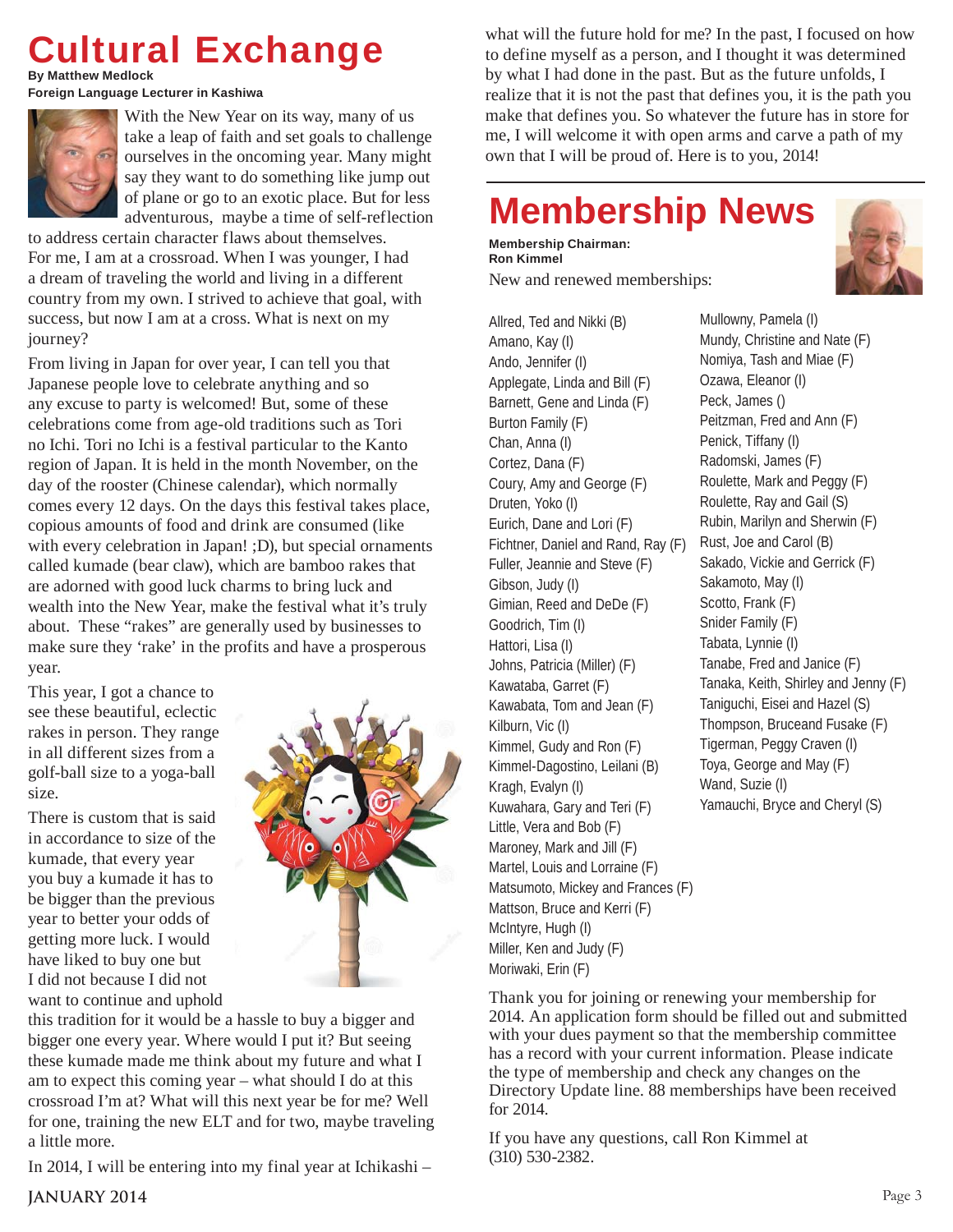

### **Torrance Sister City Association**



c/o Community Services Division 3031 Torrance Boulevard Torrance, CA 90503

#### **Have You Considered Being an Adult Leader for the TSCA Student Cultural Exchange Program?**

- Accompany up to eight high school students to Torrance's sister city, Kashiwa, Japan in July 2015
- Learn about the Student Cultural Exchange Program and Japanese Culture
- Spend up to three exciting weeks in Japan as an Ambassador of goodwill

#### **Qualifications:**

- Be at least 26 years of age at the time of the trip
- Reside or work in Torrance
- Have a background working with youth in at least one of the following areas:
	- Education, counseling, behavioral sciences, or
	- Youth activities, chaperone for school trips

#### **Interested?**

Contact: Stephanie Ewing Warner, chair Adult Leader Selection Committee at sewingwarn@aol.com by Friday, January 17, 2014 or mail a brief letter of intent to apply for the position, giving TSCA a brief personal background and a request for an application packet.

 • Deadline for applications is **Friday, January 24, 2014**. Send your completed application by U.S. mail. Qualified applicants will be called for a panel interview with the Adult Leader Selection Committee.

#### **Mail all material to:**

Torrance Sister City Association c/o Community Services Division 3031 Torrance Blvd. Torrance, CA 90503 Attention: Adult Leader Program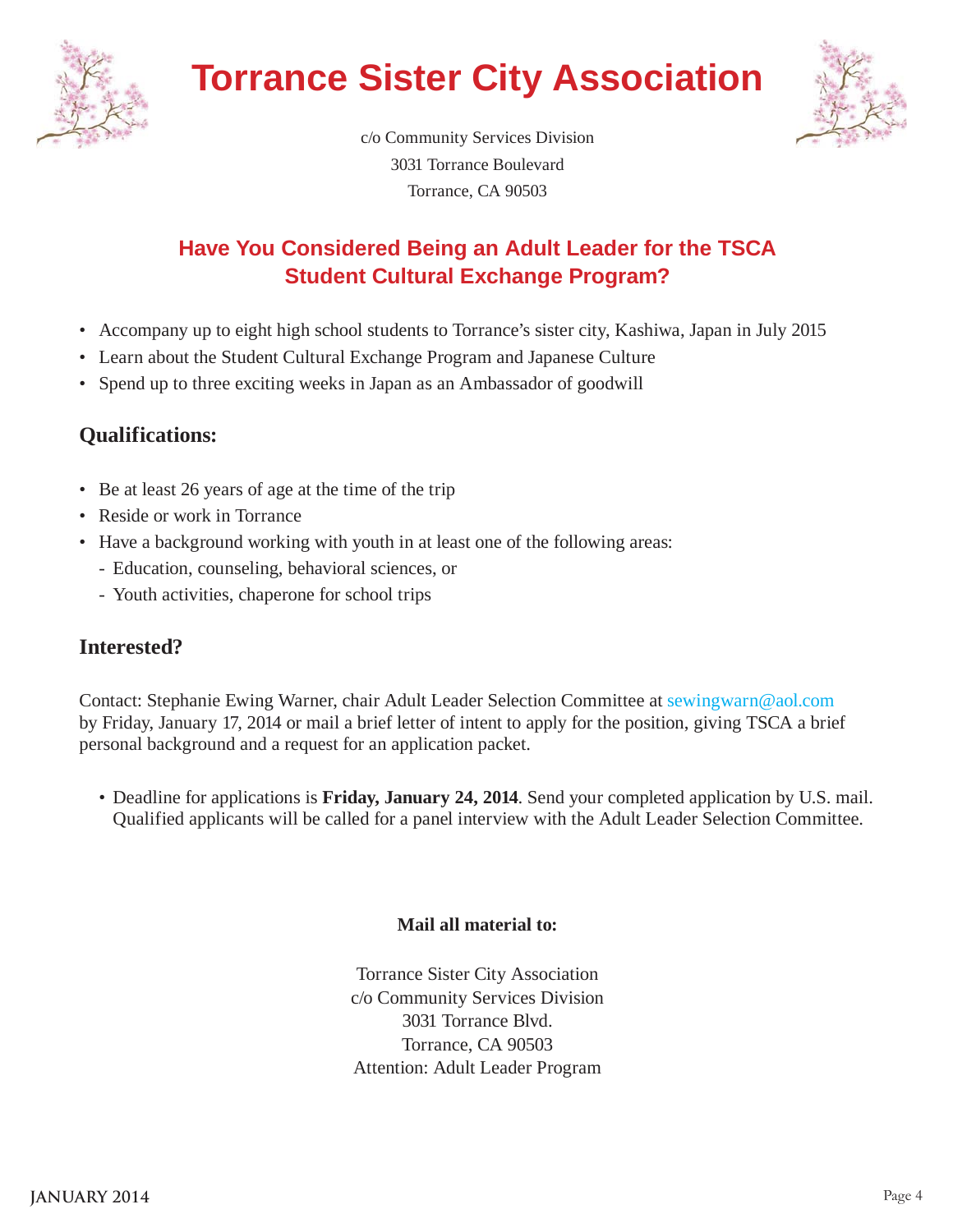### **Teach English In Kashiwa, Japan**

The Torrance Sister City Association seeks qualified applicants for one high school English teacher at Kashiwa Municipal High School in Kashiwa, Japan, the Sister City of Torrance. A minimum one-year contract runs from August 1, 2014 to July 31, 2015. The contract is renewable for a maximum threeyear assignment.

**Duties:** Create and deliver engaging lessons in English conversation and composition, assist with coordinating campus visits by parents, administrators and junior high students, provide support to Japanese teachers of English and extra-curricular activities as specified by the Principal including: judging and assisting with speech contests, serving as advisor to the English Conversation Club, business trips and coaching students for college interviews. Volunteer work with KIRA (Kashiwa International Relations Association) and other city groups may also be required.

#### **Qualifications**

Applicants must:

- 1. Live or work in Torrance
- 2. Be fluent in written and spoken English
- 3. Hold a Bachelor's degree plus a teaching credential or have demonstrated teaching experience (verified in recommendation letter)
- 4. Possess a keen interest in the Japanese language and culture
- 5. Represent the Torrance Sister City Association and foster the goals and objectives of the English Teacher Exchange Program

#### **Compensation**

- 1. Annual salary of approximately 4,800,000 Japanese yen
- 2. One-way airfare from Los Angeles to Tokyo, Japan
- 3. National health insurance (deducted from monthly salary)
- 4. Subsidized housing and transportation allowance
- 5. Paid Japanese holidays and personal days

Please send detailed resume, cover letter, and two letters of recommendation by U.S. mail only **postmarked by April 4, 2014 and received by April 11, 2014** to:

> Lori Chong Eurich, Chair TSCA English Teacher Selection Committee Attn: Community Services Dept. c/o 3031 Torrance Blvd. Torrance, CA 90503

Please discuss your connection to Torrance in cover letter. Qualified applicants will be scheduled for panel interviews held in May.

#### **For further information call: Lori Eurich at (310) 373-6146 or Dan Fichtner at (310) 316-6092**.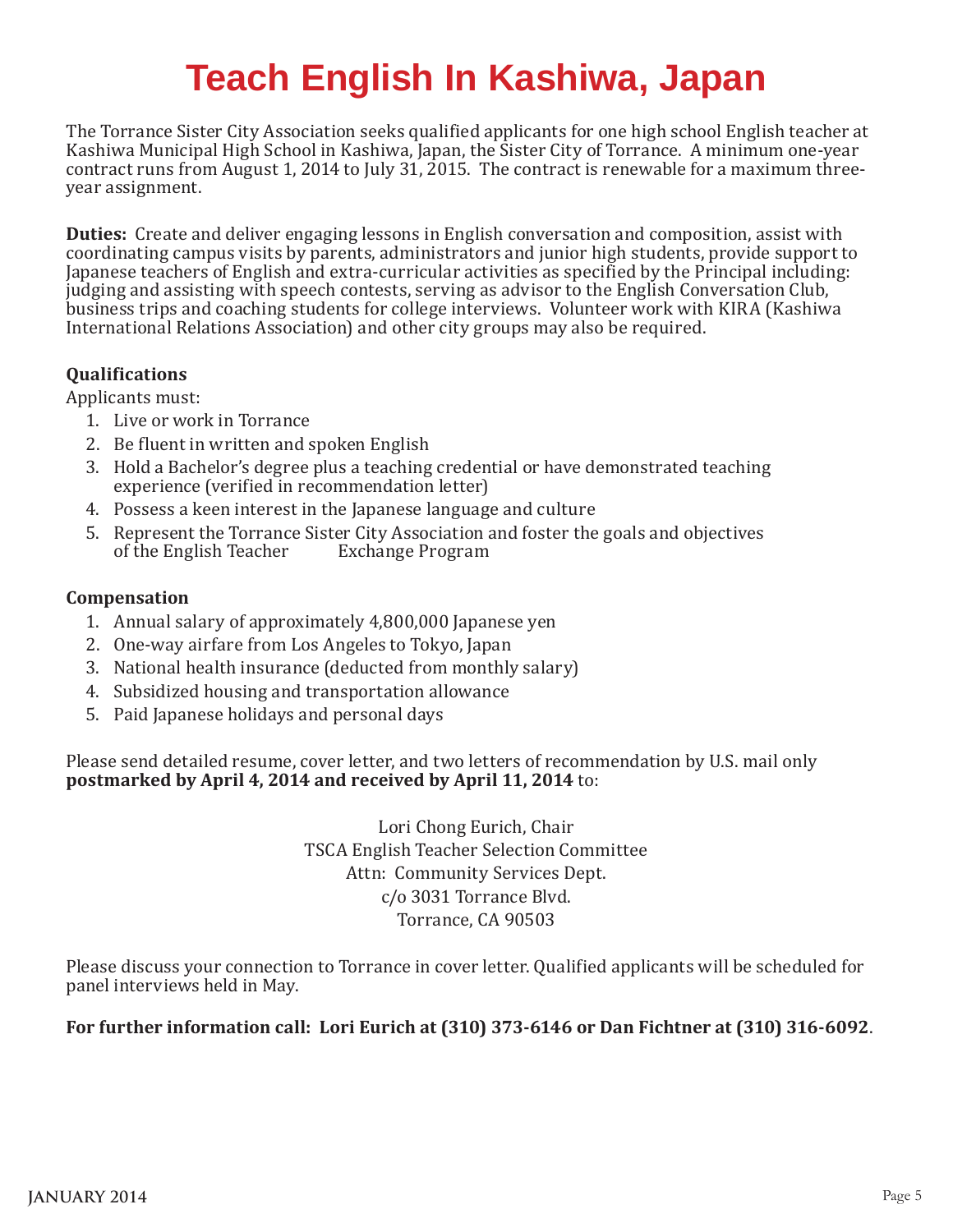### **Memories of Japan**

#### The fourth in a mini-series of reports from the 2013 Kashiwa exchange group Compiled by Gail Roulette

Each summer TSCA sends a student delegation to our sister city Kashiwa. Before they go, we give them eight two-hour orientation sessions to prepare them for the trip. Each of these students, usually high-school age, and their adult leader selects a particular topic to research. They write their findings prior to going, then write a report after the trip describing what they have learned. For the next few issues we will present excerpts from their experiences based on their post-trip reports.

### **Japanese Appearances**

#### **By Jay Matsumoto**

During my 21 days of adventure and excitement, I visited many parts of Japan and observed the several appearances of Japan's citizens. I also talked with both a young and old Japanese family, resulting in various responses.

School uniforms. In Japan, most schools require uniforms. Typically, students don't have to wear uniforms until middle school, but some public elementary schools still require it. The high school girl I hosted from Japan told me that she likes her uniform but would prefer to wear her own clothing instead. The only chance she gets to wear her own clothes is weekends and summer break…and, she likes to shop. The male uniform is usually a button-up white short sleeve shirt that can be worn with a black coat in the winter. Takahiro Takikawa, a delegate from this year, despises his uniform because he always has to wear slacks.

Hair. In Tokyo and Kyoto, I noticed that many young women have their hair bleached or dyed a different color other than black and wear makeup to look extremely young. A member of my second host family, Lisa Hirano, is 18 and working towards becoming a beautician. She has been dyeing her hair since middle school and experiments with different shades of brown and gold. Her father doesn't support completely the idea of dyeing hair but reluctantly allows it because Japan is modernizing towards this trend.

Pierced ears. The idea of guys piercing their ears was another thing that bothered Mr. Hirano, quoting "only gay people used to do it" but recently Japan has been changing and it is becoming more and more popular.

Foreign influences are affecting Japan and changing the traditional lifestyles.



### **Harajuku Fashion**

#### **By Melanie Nomiya**

Harajuku is known as the heart of fashion in Japan—top trends start here and fashionable teens stroll around in their unique outfits.

I was fortunate to take a visit to Harajuku with my first host family during the free weekend on Saturday. We took the train, which took approximately one hour, then headed towards Takeshita Street—the most famous and crowded area of Harajuku. It is a pedestrian-only street lined with an infinite number of shops, boutiques, and cafes.

The to most popular styles in Harajuku are street fashion and kawaii (cute) fashion. Street fashion is a popular trend among young adults and teenagers in the urban areas of Japan. Some popular street fashion items include oversized t-shirts, studded clothing, bright colors, platform sneakers…or the more feminine pastels, laces, chiffons, floral prints, etc.

On Sunday many teens take part in Harajuku fashion walks… where they are dressed up in cosplay, gothic lolita, visual kei, decora, and so on. "Cosplay" is a style where people dress up as their favorite anime, manga, or video game characters. Gothic lolita has a more dark and edgy style.

Many stores had decora or "kawaii" fashion accessories, like plastic hair clips and huge teddy bear key chains to accentuate one's cuteness.

I noticed that in Harajuku nearly everyone has their own sense of style, expressing their own personality through their clothing. No one judges each other for what they wear; the district is an example of non-conformity.

\* \* \* \* \*

[Editors note: When Melanie gave her report she was dressed in an outfit purchased at Harajuku - complete with hair clips, green chiffon blouse, white floral print skirt and interesting shoes!]

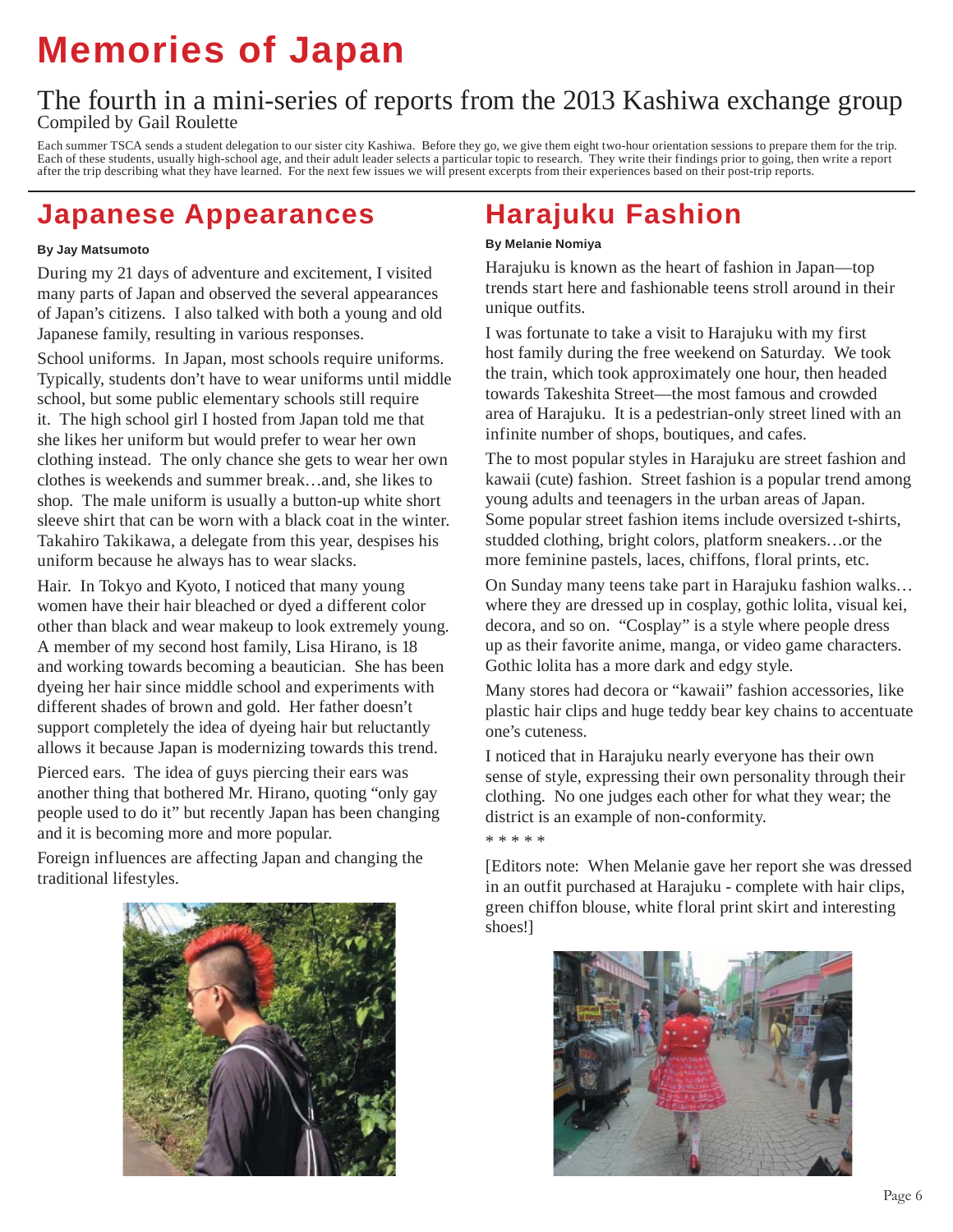# TORRANCE SISTER CITY ASSOCIATION STUDENT CLUB

WHAT IS THE STUDENT CLUB? This group exists to keep contact between past and presentTSCA delegates as well as to provide insight and experience for prospective delegates of the student ambassador program.

## WHO CAN JOIN?

ಿಂ<br>ವಿ

Any Torrance school student is eligible to join! This includes students from Torrance, North, South, West, CAMS, and Bishop Montgomery.

### HOW CAN I GET INVOLVED? Contact Emiko Kranz to receive emails or to

be added to the Facebook page. Meetings are every second Saturday of the month with times TBA.

Learn more about the annual TSCA exchange and selection process and the host family program in November or go online to torrancesistercity,org for more information. See you at the next TSCA Student Club meeting!

Emiko Kranz, Student Club President

Please message me on Facebook with any questions and/or comments.

O